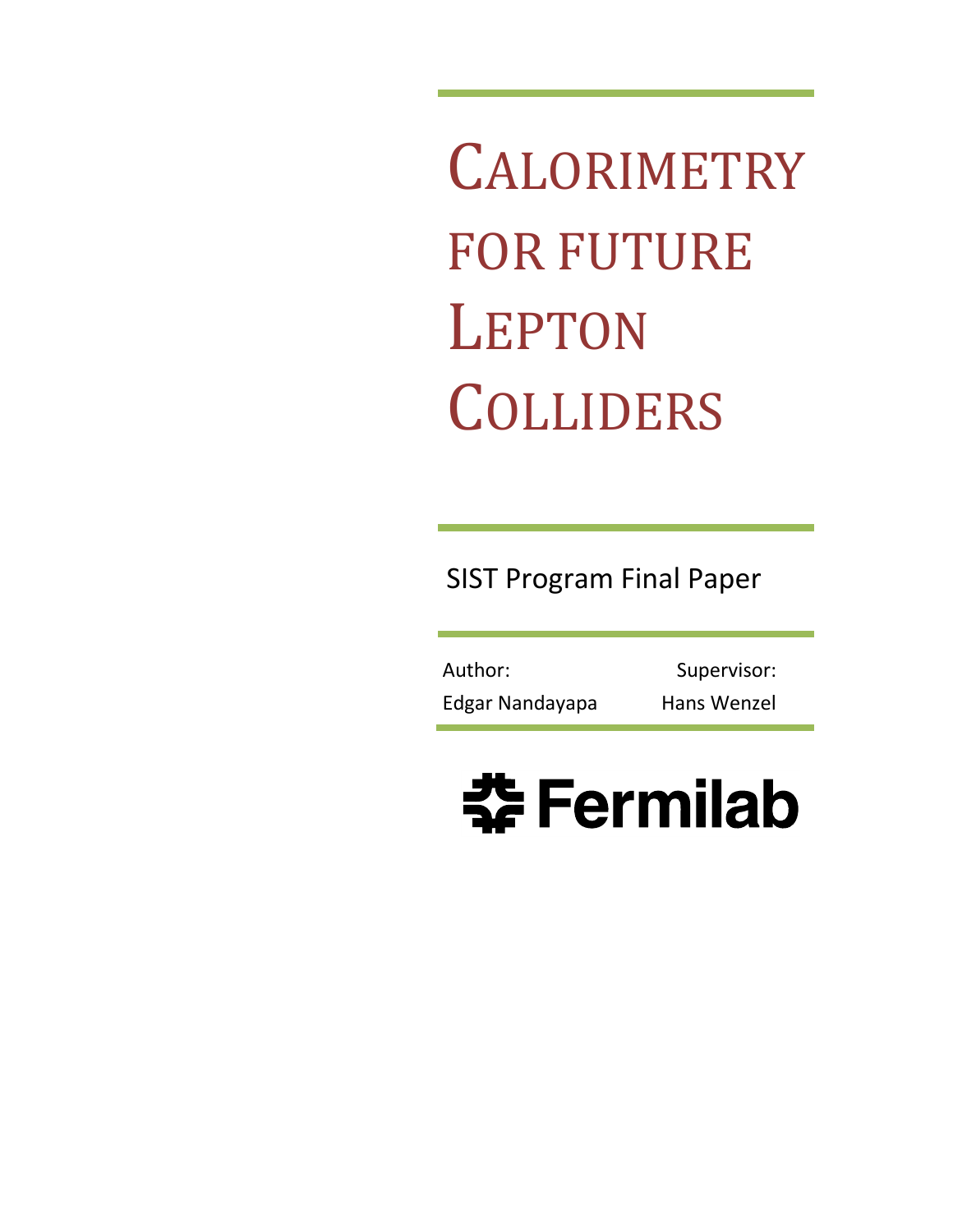# **Table of Contents**

| D. |  |  |
|----|--|--|
|    |  |  |
|    |  |  |
|    |  |  |
|    |  |  |
|    |  |  |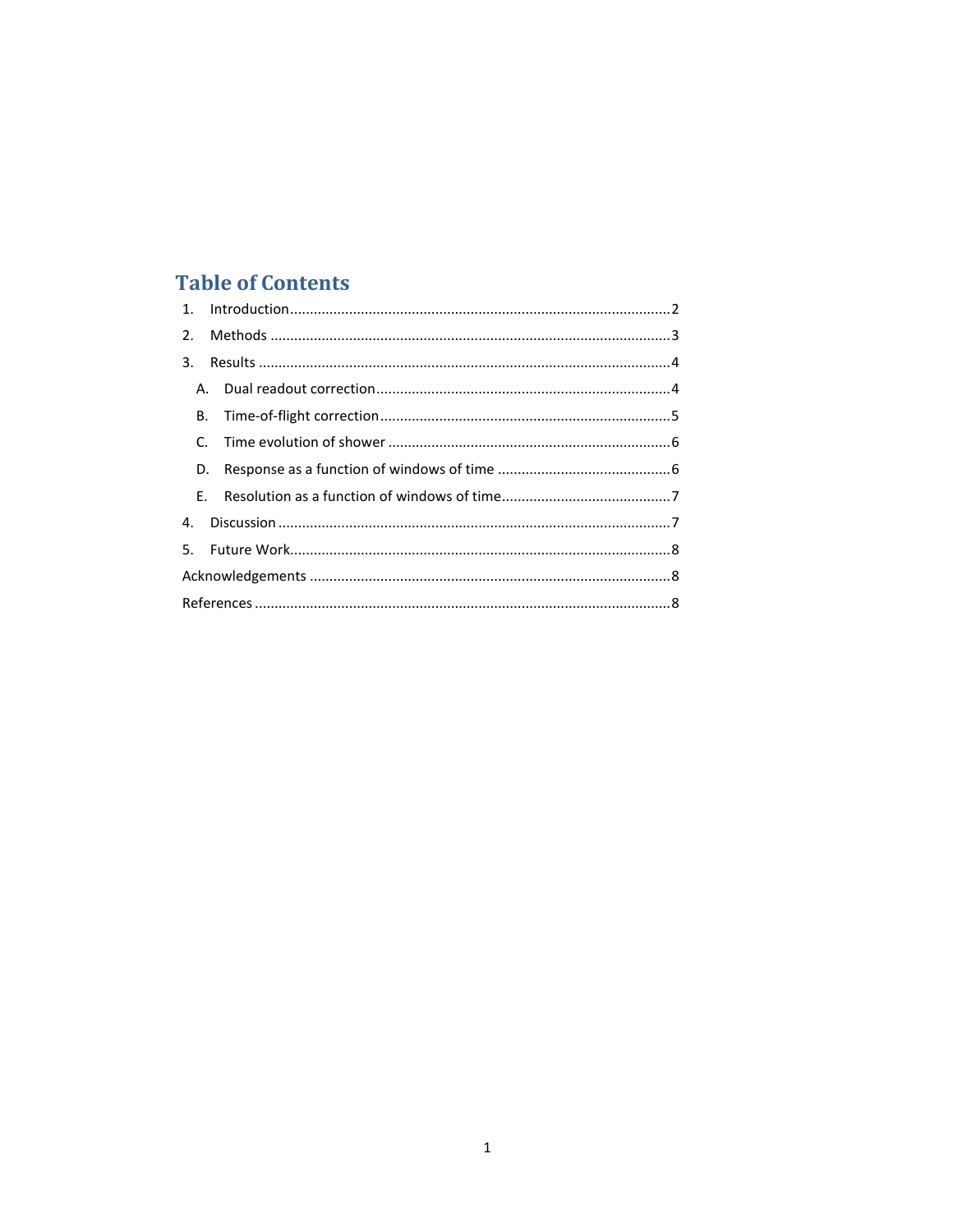# Calorimetry for future Lepton Colliders

Edgar Nandayapa\*1,2, Hans Wenzel *1 Fermi National Accelerator Laboratory (FNAL), Batavia, IL, 60510. 2 Oklahoma State University, Stillwater, OK, 74078.*

The possibility of finding new physics on the Large Hadron Collider (LHC) in CERN requires us to be prepared to follow up with any type of research to keep learning about our universe. The LHC is limited by the nature of the proton-proton collisions to collect precise data. Today, several projects for new types of lepton colliders are emerging. These types of colliders are more precise since they collide elementary particles. These accelerators will require precise calorimeters capable of getting the most out of the collected data. In this project we simulated a dual readout detector to study the results obtained while applying a dual readout correction, a timing correction, and the development of response and resolution as a function of windows of time. The results were satisfactory although they will be determinant depending on the kind of particle accelerators used. On one hand, the dual readout correction increased the energy resolution for pions. On the other hand, the time of flight correction was successfully used to calculate response and resolution for pions and electrons. We learned from this project that dual readout calorimeters are fast enough to gather meaningful information from a lepton collider and its limitations will depend on the nature of the materials used to build it and the particles that will be collided in the accelerators.

# <span id="page-2-0"></span>**1. Introduction**

With the development of new technologies yielding towards new discoveries within the realm of high energy physics, the necessity for learning more about the building blocks of the universe increases. Scientists around the globe are working together in order to find answers for several questions about the universe. The development of powerful particle accelerators such as the LHC and Tevatron has increased our knowledge about a small part of the building blocks of the universe. But this is not enough; the increasing clues over the last decades about the existence of dark matter, dark energy and other kind of new physics require us to expand the possibilities of our current theories and back them up with meaningful research to help us deeply understand these realms of nature. Particle physics research in the future will be focused towards lepton colliders, which will uncover several unknowns and new physics. The most popular projects for a new lepton collider are the International Lineal Collider (ILC) and the Muon Collider.

<span id="page-2-1"></span>Linear colliders are important because they will make more precise measurements of particles. Currently, the LHC is the most energetic accelerator in the world, and it encloses a large range of energies to study. However, its main purpose is to collect data that will lead us towards new physics. In brief, the LHC is limited by the nature of its design and can go only so far to study the details of the new process being discovered. Lepton colliders are important because they will be smashing leptons, and the physics describing the collisions is more localized and easier to study. It will be a better way to know about nature. For example, the ILC is a project

developing the design and construction of a new particle accelerator. This accelerator will smash electrons with positrons at energies of 500 GeV. We do not know exactly what kind of new physics a lepton collider will reveal, but they are projected to answer certain questions. These questions involve details about the nature of dark matter, the existence of extra dimensions, the possibility of proving unifying theories of forces, and an explanation for the predominance of matter over antimatter. In addition, it will also be able to find the Higgs boson $^1$  $^1$ .

Some of the benchmarks for a new lepton collider are to be able to differentiate the energetic bi-jets of the Z and W bosons, which are hard to tell apart from data collected in current accelerators. The Z and W bosons are elementary particles that produce the weak force interactions in the nucleus of an atom. Another challenge for this type of colliders arises in the case of a muon collider. A muon half-life is of about 2 microseconds, and it is a highly penetrating particle. This means that we have to deal with high amounts of background radiation. However, this background comes in a timely basis, and we can get rid of most of it by making cuts of time and collecting most of the data as fast as possible. Nevertheless, timing is an important detail that we have to take care of in any type of detector. Fast timing will reduce the amount of time spent to make a new discovery when combined with high resolution for the detector. Resolution is especially important because it can help us differentiate one particle from another one.

In this project we will be using a dual readout calorimeter. A calorimeter is a device that measures the amount of energy

<sup>&</sup>lt;sup>1</sup> linearcollider.org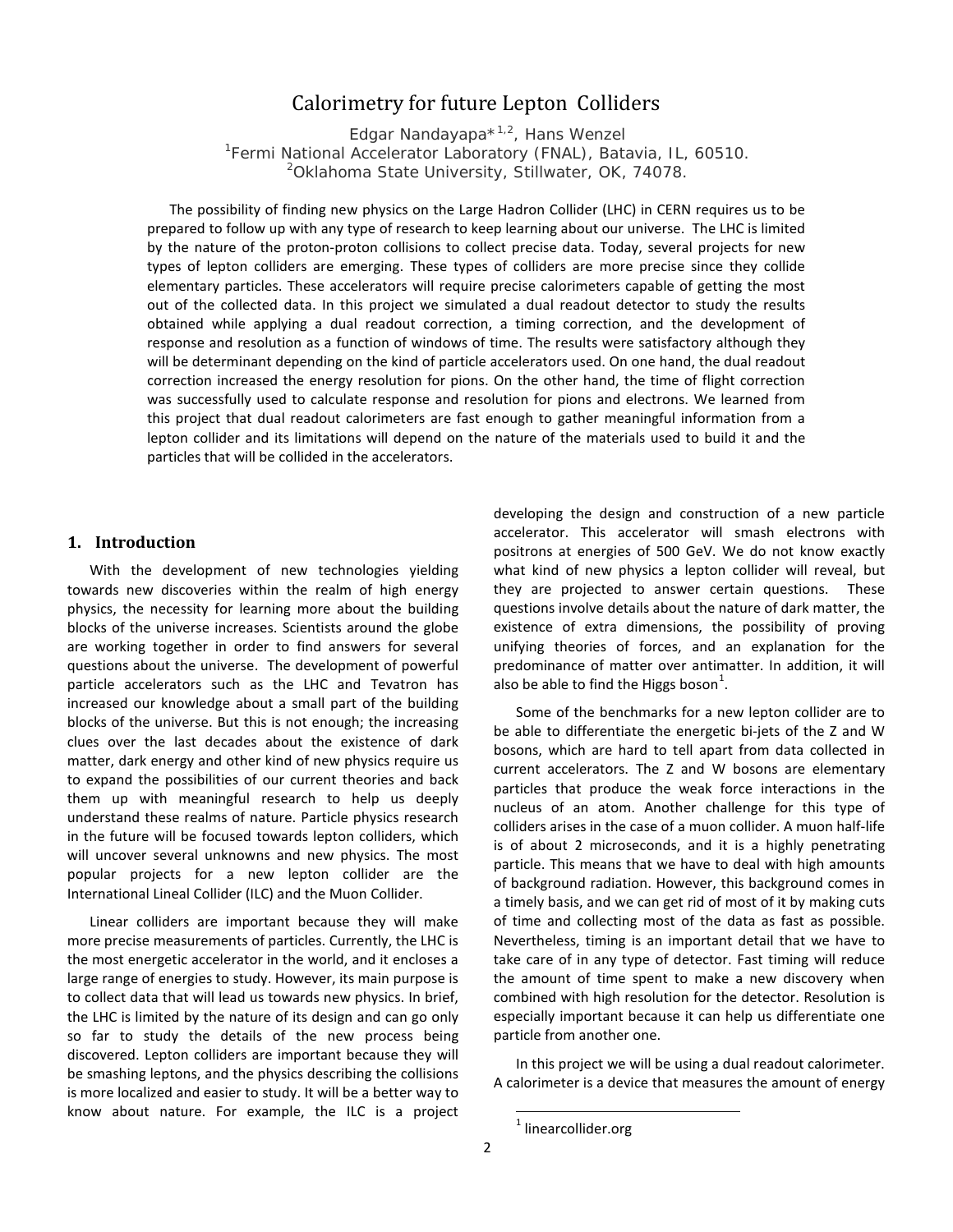absorbed by a certain material whenever an energetic particle passes through it. The calorimeter used in this project measures the amount of scintillation and Cerenkov photons produced. Scintillation is a measurement produced by pair production and Bremsstrahlung. Cerenkov radiation is light produced in the relativistic part of the shower. This means that when light changes medium, it actually travels faster than the speed of light. This creates a flash of light that is comparable to a sonic boom in sound. The actual physical processes that explain Cerenkov radiation are out of the scope of this paper.

The motivation of this project comes from the necessity of identifying the advantages and limitations for a dual readout detector. This detector will be used in a new lepton collider that will follow up with discoveries made on the LHC. During the project, different ways of constructing the detector were studied in order to find the best and fastest simulation. Once the best geometry construction was found, the simulated detector was used to test correction functions to overcome the hardware and physical processes limitations. We were also interested in resolution and timing details that different materials used in the detector can handle. For this reason we studied two correction parameters. A correction that will enhance the output energy resolution of the signal, and another correction for the flight time of the particle. These details will help us understand how the particle showers develop and create more adequate equipment and correction algorithms to achieve our goal.

#### <span id="page-3-0"></span>**2. Methods**

The dual readout calorimeter project was developed under the operative system of Scientific Linux (SLF) release 5.5. The geometry and physics lists were done with the physics toolkit Geant4.9.4.p01 which also models the passage of particles through matter. Root 5.28/00d was used to create the histograms and the statistical analysis. The software gcc 4.1.2 also was used and the high energy physics library CLHEP 2.1.0.1. All these software are based on c++.

The detector model is called DRCal, which is a dual readout calorimeter made of a cube of BGO crystal (Density of 7.13  $g/cm<sup>3</sup>$ ) of 5cm each side, and a thin square sheet of silicon detector (Density of 7.13  $\rm g/cm^3$ ) with a thickness of 0.3 mm placed in front and behind the cube (See figure 1). This detector cube was duplicated across the x, y and z axis 30 times. The calorimeter modeled the decaying of particles with the QGSP\_BERT physics list from the Geant4 package. BGO crystals are sensitive to scintillation and Cerenkov photons while silicon is just sensitive to scintillation.



**Figure 1. Figure of a single calorimeter cube of BGO (gray) and silicon (red)**

The simulation was run with different amounts of electrons and pions. There were usually 4000 electrons and 2000 pions used, both at 15 GeV. Simulations from this project using other parameters will specify their ranges. Within the simulation, these particles were always shot towards the origin, at a distance of 200 cm from the center of the cube in the Z axis. The side of the detector was at 76.8cm (see figure 2). Different parameters were manipulated from the stepping and stacking action of Geant4. The tracking action creates the particle and gives information about its position, time and static information. The stepping action contains information about the change of state of the particle, e.g. it measures time of flight, amount of output energy, etc. In this simulation we measured the amount of energy deposited on a specific interval of time and over the entire event of the electron and pion showers. The integration curves showed in this paper were coded for a root macro. We also worked with the resolution and response of the shower with different integrating windows of time by applying a Gaussian fit in Root. In addition, we tested a dual readout correction from the energy deposited and amount of Cerenkov photons.



**Figure 2. Side view of the development shower of a single event for an electron (left) and a pion (right)**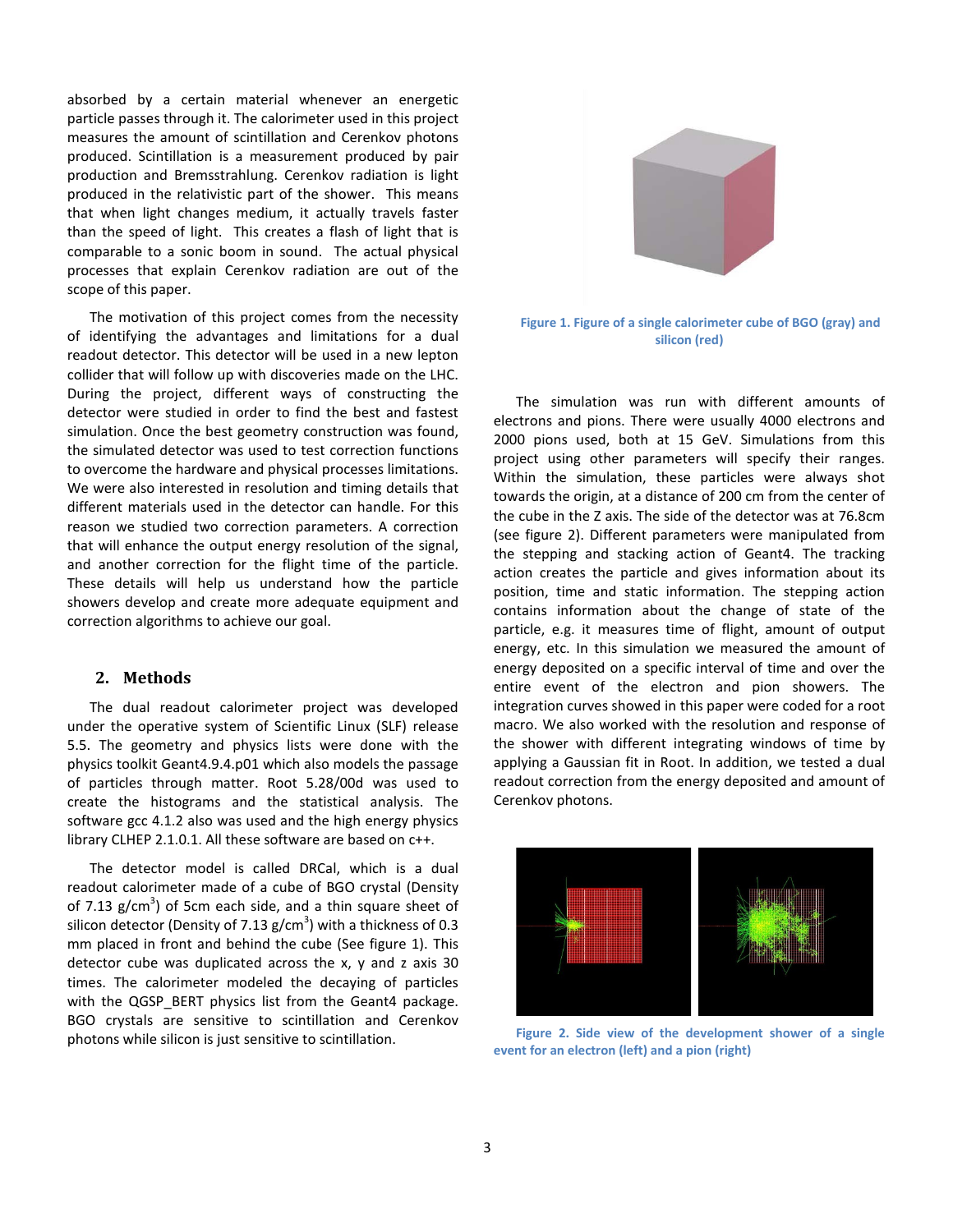#### <span id="page-4-0"></span>**3. Results**

The simulation project studied aspects that could be helpful in the design for a future lepton collider. We started with a dual readout correction that is intended to increase the output resolution for pions. We also studied the time of flight correction for the data. This will be helpful in the design for a muon collider since it analyses the speed of the shower development. Finally, we used this information to study the evolution of the response and resolution as a function of time windows for showers of electrons and pions.

## **A. Dual readout correction**

<span id="page-4-1"></span>It has been proposed that the energy resolution can be increased by using a correction function that takes advantage of the scintillation and Cerenkov radiation information. Calorimeters used in this detector are able to measure both of these processes. Data from electrons is best to calibrate the system since the resolution for electrons is almost perfect and there are fewer losses of energy. For this calibration we used 4000 electrons at 15 GeV. Then, we measured its mean output energy and the mean of energetic Cerenkov photons produced. Refer to picture 3 and 4.



**Figure 3. Graph of the total energy deposition. Notice that the mean from the Gaussian is 14.85 GeV**

total Number of Cerenkov photons



**Figure 4. Graph of total number of Cerenkov photons. Notice that the mean is 9.801E5 Cerenkov photons**

As mentioned before, the correction is done by combining information obtained from the shower development of electrons, and then used to correct the data obtained from the pions. Since electrons deposit almost all of their energy into the crystal, we can get a correction factor out of the mean of the energy. This correction factor comes from the fact that the input energy is equal to the output energy times a constant factor (or  $E_{in} = C_s \cdot E_{out}$ ). We can get the same type of constant factor for the Cerenkov photons produced by electrons. The input energy is equal to the number of Cerenkov photons produced times a constant (or  $E_{in} = C_c$ .  $N_{Cerenkov}$ ).



**Figure 5. Graph of the corrected values of Cerenkov photons vs energy output for 4000 electrons at 15 GeV**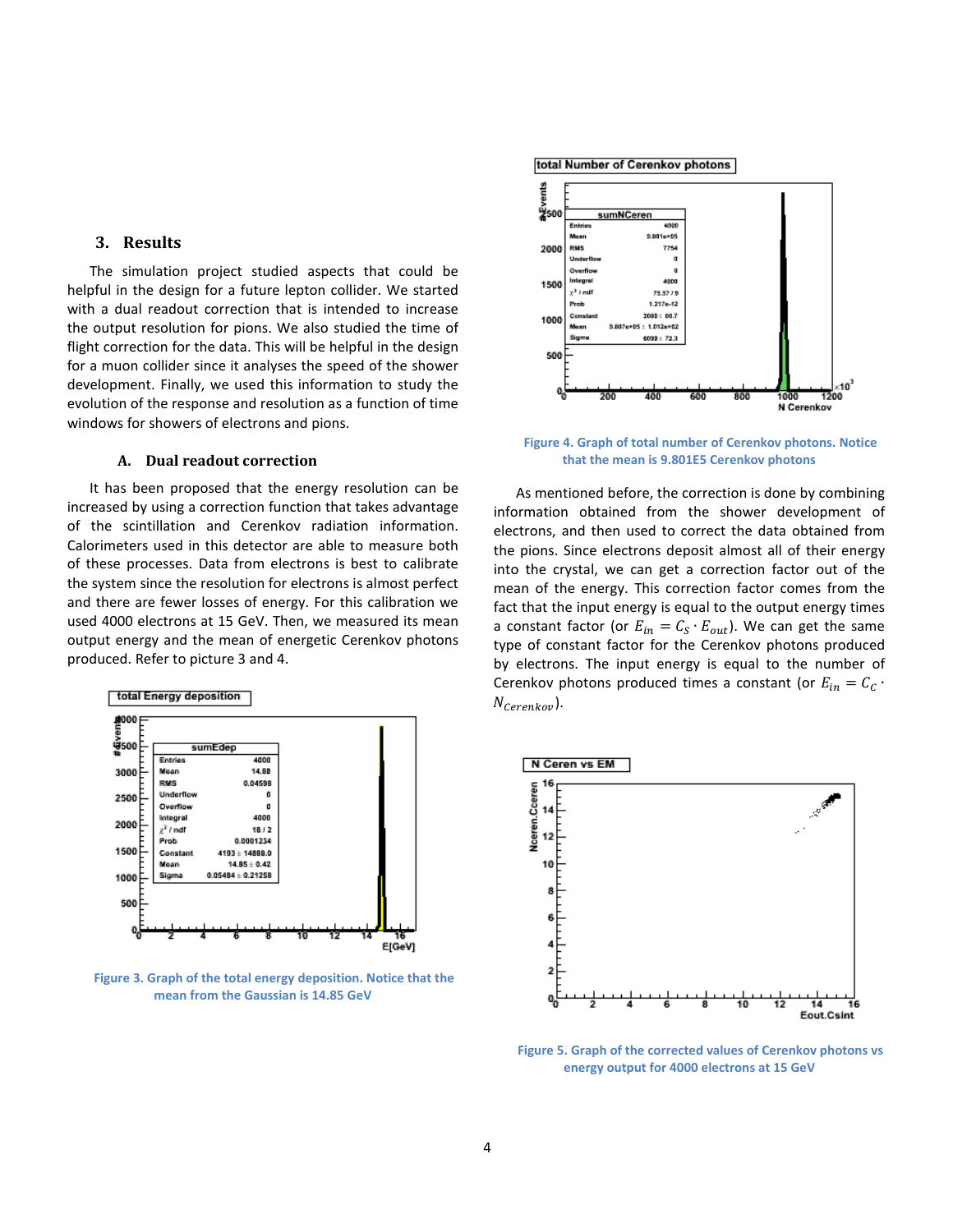

**Figure 6. Graph of the corrected values of Cerenkov photons weighted by energy output for 2000 pions at 15 GeV**

After we obtain the correction factors, we can plot this corrected information. Refer to figure 5. Electrons show a localized amount of energies. It is also important to notice that the maximum number of corrected Cerenkov photons produced equals the input energy. This information is equivalent to the output energy, which happens to be 15 GeV as well. Now refer to figure 6. It is noticeable that there is a trend. When the output energy is low, the number of Cerenkov photons produced is also low. The same is true when the output energy is high. This behavior suggests that we can correct the information for pions even further. The growth is not linear, so we can fit a 2<sup>nd</sup> degree polynomial function to the data in order to obtain further correction parameters. Figure 7 shows the data normalized and fitted with a  $2^{nd}$  degree polynomial.



**Figure 7. Graph of polynomial function fitted to enhance the final resolution of pions**

The normalization was done by plotting  $C_c \cdot N_{Cerenkov}$  $C_S \cdot E_{out}$  vs  $C_S \cdot E_{out}/E_{in}$ . The ratio of these values represents

the electromagnetic fraction of visible light, and we can use it to increase the resolution of the collected data.



**Figure 8. Graph of the output energy of pions without fitting**



**Figure 9. Graph of output energy of pions with fitting**

Now we have everything to make a dual degree correction. In Figure 8 we can see the data collected without any type of correction. Notice that it has a mean of 13.44 GeV and a Sigma of 0.73. Corrected data is shown in figure 9. Notice the mean of the output energy is 15.02 GeV and the sigma has decreased to 0.71. This means that the resolution increased! We will explain the details of how resolution is calculated in part E.

# **B. Time-of-flight correction**

<span id="page-5-0"></span>The Time-of-flight correction lets us see how fast the shower develops. In other words, we can study the time of the reaction without worrying about the time the particle is moving. This is an important measurement since, in the case of a muon collider, it is possible to reduce great amounts of background by making cuts on the detection time.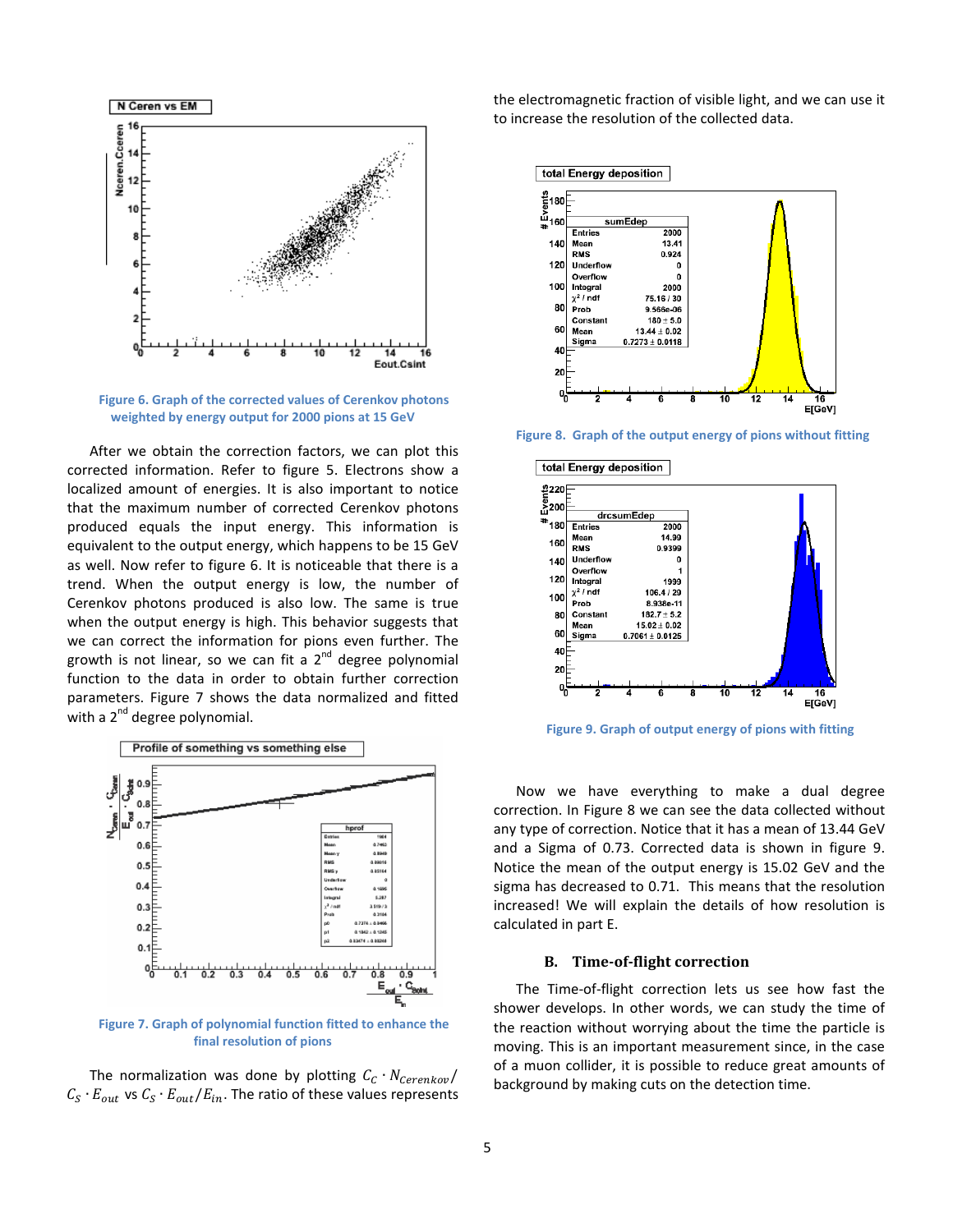This correction is done by subtracting the global time, given by the simulation software, minus the distance divided by speed of light. The new time calculated is called *t* prime (*t'*), the global time is represented by ( $t_g$ ), the distance from the gun to the deposition place by  $(l)$ , and the speed of light by  $(c)$ . The following formula summarizes the last description and figure 10 shows and schematic of the details.

 $t' = t_g - \frac{l}{c}$ 

$$
\begin{array}{c}\n\hline\n\text{gum} \\
\hline\n\end{array}
$$

**Figure 10. Representation of the time of flight correction. Detector not to scale.**

This information will be useful in the next studies.

#### **C. Time evolution of shower**

<span id="page-6-0"></span>As previously mentioned, in the case of a muon collider, timing needs have to be addressed in future colliders. By using the information calculated from the time of flight correction we can know how fast a shower develops. With this simulation we can precisely know how long it takes to deposit a certain amount of energy in a certain amount of time. Also, it let us know how the electromagnetic and hadronic parts of the shower developed and which one contributes more to the final energy deposition. Finally, this will let us know how fast we can make cuts of readings so we can get rid of background signal just by time cutting.



**Figure 11. Graph showing the comparison of global time and time-of-flight corrected data**

Figure 11 shows a group of plots that show us how the time correction looks. In the top-left a plot of the amount of energy deposited in the crystal by time is shown. The topright graph shows an integral of the previous plot. The bottom-left plot shows the energy deposition by time, with the flight-of-time correction. The last plot shows the integral of the previous described plot. It is noticeable that the plots from the bottom develop a lot faster than plots from the top.

# **D. Response as a function of windows of time**

<span id="page-6-1"></span>Now that we have corrected time, we can use this information to study some other aspects of the shower development such as the response. The response describes how much of the total energy is detected as time passes. We use the time-of-flight correction to create windows of time more effectively. Every window of time collects the entire amount of energy absorbed by the detector in the amount of time that has passed. Figure 12 shows four of these windows of time. We can see that as time increases, the mean of output energy increases as well. However, as time increases the width described by the root mean square (RMS) decreases.

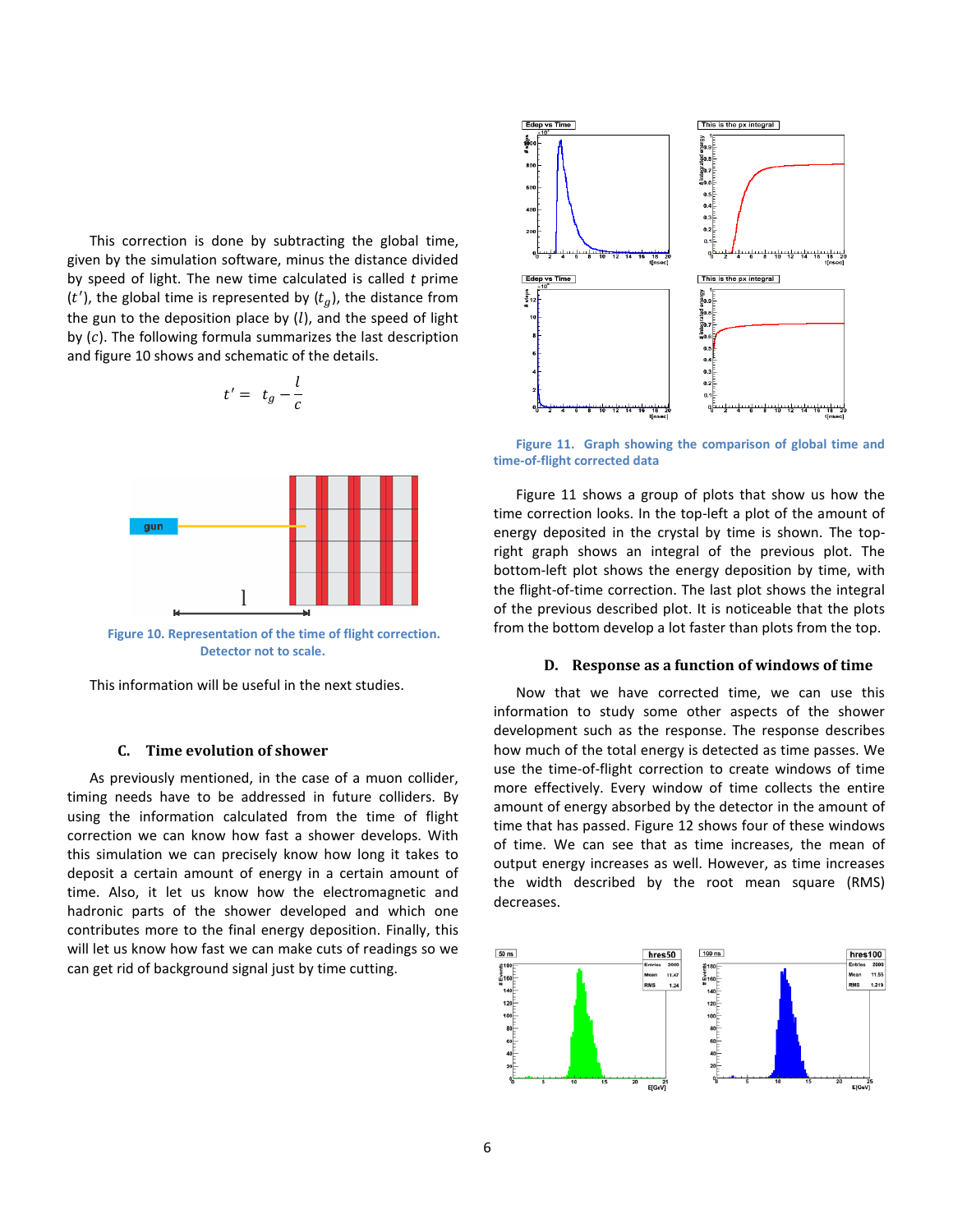

**Figure 12. Response graphs for different windows of time. from top left to bottom right the times are 50, 100, 500 and 1000 nanoseconds**

If we plot the information gathered for several windows of time, we obtain Figure 13.



**Figure 13. Graph of response for electrons and pions during the first four microseconds**

From the graph, we can see that electrons achieve all of their energy in the first few nanoseconds, while pions take some microseconds to fully achieve their maximum. This maximum will always be lower than the input energy, since some of the pions decay into neutrinos that cannot be detected.

#### <span id="page-7-0"></span>**E. Resolution as a function of windows of time**

Another quantity that can be obtained from the time-offlight correction is resolution. Resolution is a measurement of the uncertainty of our measurement. In simple words, we want to know how thin this group of data looks. Resolution is also a direct indicator of the precision of the detector. The following study was done with the same data used for the Response part of this paper. This study is important because in the case of a muon collider, it will help us decide how

much data we can sacrifice in order to avoid background radiation.



**Figure 14. Graph showing the parameters used to calculate resolution**

Figure 14 shows an example of the data we extracted for every integrating window of time. We fitted the data with a Gaussian function. Then we took the mean and sigma information to calculate resolution. This calculation is done by dividing sigma by the mean given by the Gaussian fit. Now we have everything we need to study how the energy resolution evolves as time passes.



**Figure 15. Graph showing resolution for electrons and pions during the first four microseconds**

In figure 15 we can see how the energy resolution evolves as time passes. We can see that electrons achieve their best resolution in just a few nanoseconds. For pions, however, even after 4 microseconds, the resolution is still getting better. It is also important to notice that resolution for pions is not as good as for electrons.

# <span id="page-7-1"></span>**4. Discussion**

We learned a lot after all these studies on the calorimeter construction. We proved that the dual readout correction increases resolution, which will be very helpful in a future lepton collider. The timing correction works, and its